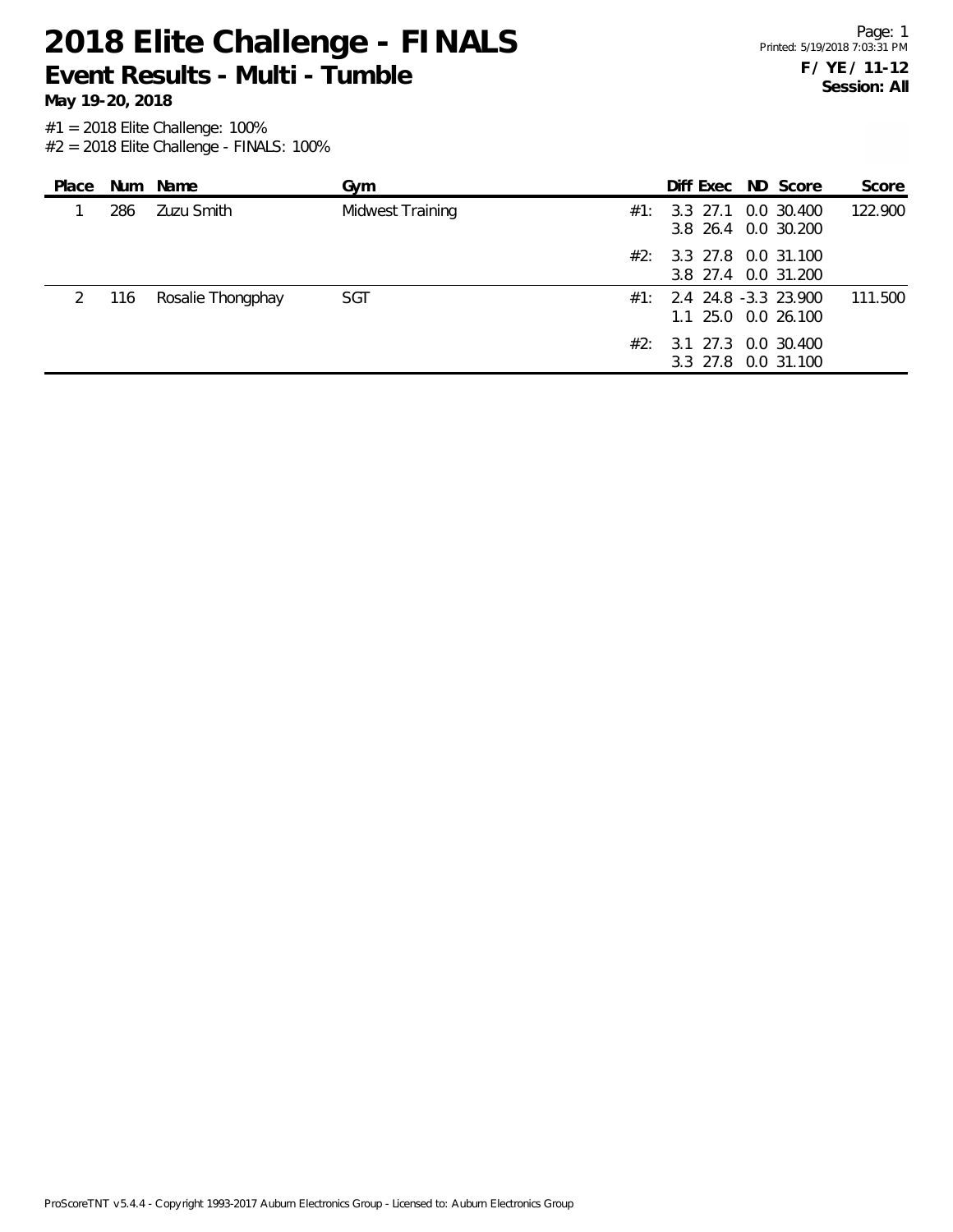**Event Results - Multi - Tumble**

**May 19-20, 2018**

| Place | <b>Num</b> | Name            | Gym                      | Diff Exec<br>ND Score<br>Score                                           |
|-------|------------|-----------------|--------------------------|--------------------------------------------------------------------------|
|       | 328        | Jill Papenhause | CIGA                     | 124.800<br>3.6 27.9<br>0.0 31.500<br>#1:<br>26.0<br>0.0 30.100<br>4.1    |
|       |            |                 |                          | 3.6 28.6 -0.3 31.900<br>#2:<br>27.2<br>4.1<br>0.0 31.300                 |
| 2     | 262        | Shelby Nobuhara | High Altitude            | 124.100<br>$3.6$ 27.0<br>0.0 30.600<br>#1:<br>27.3<br>0.0 31.300<br>4.0  |
|       |            |                 |                          | 3.6 28.5<br>#2:<br>0.0 32.100<br>27.0 -0.3 30.100<br>3.4                 |
| 3     | 326        | Savanna Cecil   | <b>Premier Athletics</b> | 123.300<br>25.9<br>0.0 30.000<br>#1:<br>4.1<br>3.8 27.0<br>0.0 30.800    |
|       |            |                 |                          | 3.4 27.8<br>#2:<br>0.0 31.200<br>27.5<br>0.0 31.300<br>3.8               |
| 4     | 329        | Tasha Williams  | Fon du Lac Flyers        | 27.3<br>121.900<br>0.0 30.700<br>#1:<br>3.4<br>3.9 26.2<br>0.0 30.100    |
|       |            |                 |                          | 28.1<br>#2:<br>3.4<br>0.0 31.500<br>25.7<br>0.0 29.600<br>3.9            |
| 5     | 327        | Shelby Noonan   | Midwest Training         | 120.300<br>3.5<br>26.2<br>0.0 29.700<br>#1:<br>25.4<br>0.0 29.500<br>4.1 |
|       |            |                 |                          | 3.5 26.8<br>#2:<br>0.0 30.300<br>0.0 30.800<br>3.4 27.4                  |
| 6     | 260        | Aliah Raga      | <b>Dulles Gymnastics</b> | 3.4 26.3<br>0.0 29.700<br>118.500<br>#1:<br>25.3<br>0.0 29.200<br>3.9    |
|       |            |                 |                          | 3.4 26.9<br>0.0 30.300<br>#2:<br>3.9 25.4<br>0.0 29.300                  |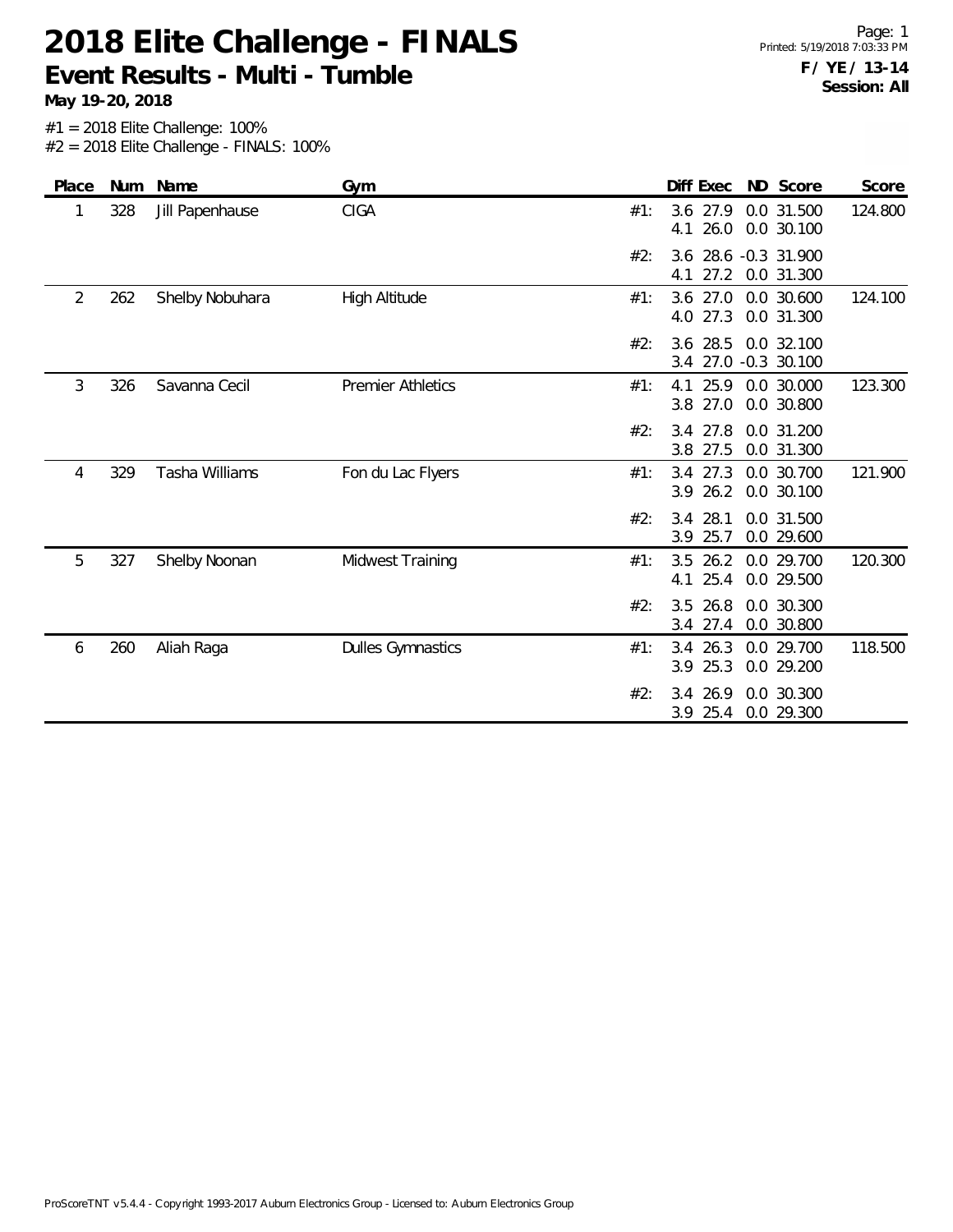**Event Results - Multi - Tumble**

| Place |     | Num Name       | Gym                        |     | Diff Exec ND Score                         |  | Score   |
|-------|-----|----------------|----------------------------|-----|--------------------------------------------|--|---------|
|       | 261 | Cub Chivington | Wasatch                    | #1: | 3.6 27.3 0.0 30.900<br>4.4 27.0 0.0 31.400 |  | 125.400 |
|       |     |                |                            | #2: | 3.6 27.6 0.0 31.200<br>4.4 27.5 0.0 31.900 |  |         |
|       | 256 | Alexander Cole | <b>Dynamite Gymnastics</b> | #1: | 3.4 25.4 0.0 28.800<br>1.9 22.8 0.0 24.700 |  | 112.800 |
|       |     |                |                            | #2: | 3.2 26.5 0.0 29.700<br>1.9 27.7 0.0 29.600 |  |         |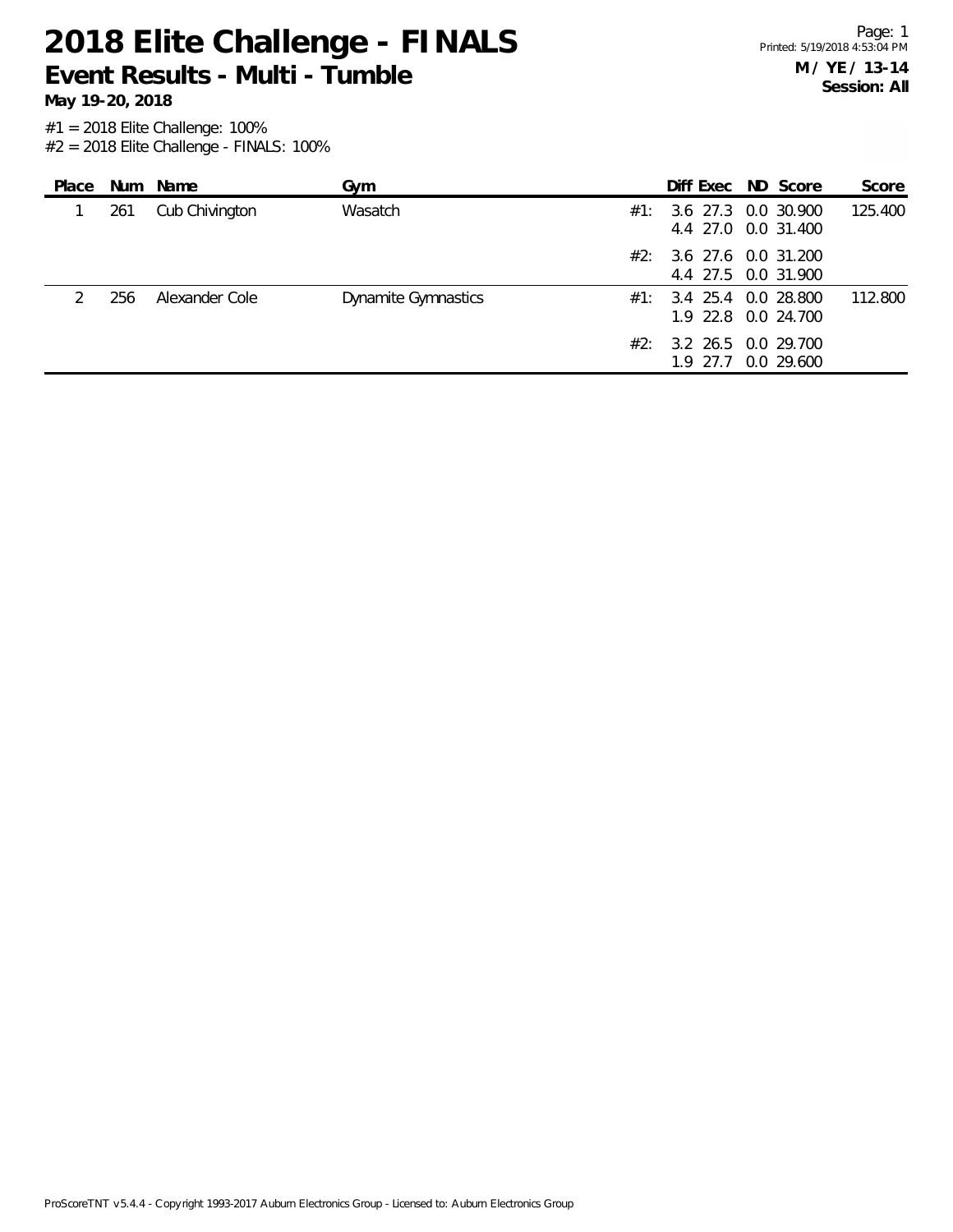**Event Results - Multi - Tumble**

| Place |     | Num Name        | Gym                |     | Diff Exec                   | ND Score                       | Score   |
|-------|-----|-----------------|--------------------|-----|-----------------------------|--------------------------------|---------|
|       | 114 | Emma Mobley     | SGT                | #1: | $3.6$ 26.8<br>25.0<br>1.2   | 0.0 30.400<br>0.0 26.200       | 120.100 |
|       |     |                 |                    | #2: | 3.6 27.9<br>28.2<br>3.8     | 0.0 31.500<br>0.0 32.000       |         |
| 2     | 232 | Susan Gill      | So Cal TTC         | #1: | $3.2$ 26.2<br>25.4<br>4.1   | 0.0 29.400<br>0.0 29.500       | 119.600 |
|       |     |                 |                    | #2: | $3.2$ $27.3$<br>26.8<br>3.4 | 0.0 30.500<br>0.0 30.200       |         |
| 3     | 309 | Phoebe Lewis    | Capital Gymnastics | #1: | $3.3$ 25.2<br>3.8 23.6      | 0.0 28.500<br>0.0 27.400       | 112.900 |
|       |     |                 |                    | #2: | $3.3$ 25.2<br>3.1           | 0.0 28.500<br>25.7 -0.3 28.500 |         |
| 4     | 112 | Caroline Hudson | <b>SGT</b>         | #1: | $3.4$ 22.8<br>1.9 22.9      | 0.0 26.200<br>0.0 24.800       | 106.300 |
|       |     |                 |                    | #2: | 3.2 26.4<br>1.2 24.5        | 0.0 29.600<br>0.0 25.700       |         |
| 5     | 312 | Sarah Viola     | Indigo             | #1: | 24.2<br>1.1<br>24.0<br>4.0  | 0.0 25.300<br>0.0 28.000       | 53.300  |
|       |     |                 |                    | #2: | 0.0<br>0.0<br>0.0<br>0.0    | 0.0<br>0.000<br>0.000<br>0.0   |         |
| 6     | 233 | Michiko Sharpe  | <b>Wcc</b>         | #1: | 1.8<br>$0.7$ 15.9           | 26.5 -3.0 25.300<br>0.0 16.600 | 41.900  |
|       |     |                 |                    | #2: | 0.0<br>0.0<br>0.0<br>0.0    | 0.0<br>0.000<br>0.000<br>0.0   |         |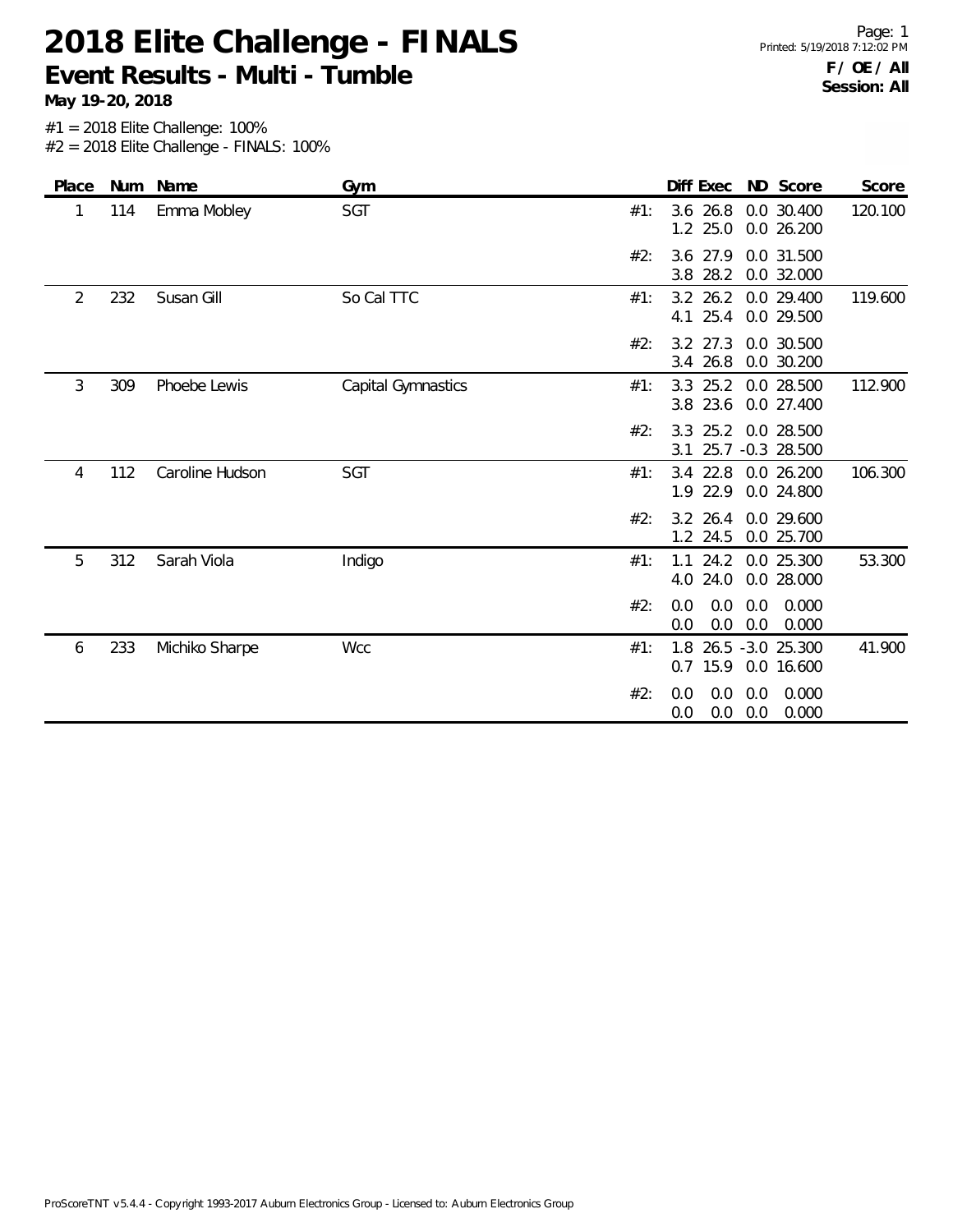## **2018 Elite Challenge - FINALS Event Results - Multi - Tumble**

**May 19-20, 2018**

| Place | Num | Name                 | Gym                        |     | Diff Exec ND Score                                           | Score   |
|-------|-----|----------------------|----------------------------|-----|--------------------------------------------------------------|---------|
| 1     | 310 | Max Lively           | Oklahoma Extreme           | #1: | 26.8<br>0.0 34.900<br>8.1<br>3.8<br>28.3<br>0.0 32.100       | 132.200 |
|       |     |                      |                            | #2: | 0.0 34.500<br>8.1<br>26.4<br>3.8<br>26.9<br>0.0 30.700       |         |
| 2     | 308 | Jeremy Darr          | Eagle Gymnastics TX        | #1: | 8.5 25.6<br>0.0 34.100<br>4.0 25.5<br>0.0 29.500             | 129.600 |
|       |     |                      |                            | #2: | 8.5<br>25.7<br>0.0 34.200<br>0.0 31.800<br>4.0 27.8          |         |
| 3     | 113 | Aaron Jett           | All American               | #1: | 4.1<br>25.7<br>0.0 29.800<br>3.6 26.8<br>0.0 30.400          | 122.800 |
|       |     |                      |                            | #2: | 28.1<br>0.0 31.700<br>3.6<br>3.8 27.1<br>0.0 30.900          |         |
| 4     | 222 | Keith Eldridge       | <b>Integrity Athletics</b> | #1: | 3.4 26.5<br>0.0 29.900<br>4.0 26.0<br>0.0 30.000             | 119.100 |
|       |     |                      |                            | #2: | 26.9 - 0.6 29.700<br>3.4<br>25.8 -0.3 29.500<br>4.0          |         |
| 5     | 223 | <b>Tate Simmons</b>  | <b>Amplify Gymnastics</b>  | #1: | 23.4 -0.6 30.900<br>8.1<br>3.6 25.6<br>0.0 29.200            | 114.500 |
|       |     |                      |                            | #2: | 2.9 22.1<br>0.0 25.000<br>1.2 28.2<br>0.0 29.400             |         |
| 6     | 234 | <b>Bryce Truhlar</b> | <b>Ultimate Air</b>        | #1: | 3.4 26.3<br>0.0 29.700<br>3.9 24.2 -0.6 27.500               | 112.900 |
|       |     |                      |                            | #2: | $-0.6$ 27.400<br>3.9<br>24.1<br>3.2 25.1<br>0.0 28.300       |         |
| 7     | 106 | David Sulistyo       | Gypsy Flyers Eagan         | #1: | 3.9 24.5<br>0.0 28.400<br>3.4 25.6 -3.0 26.000               | 112.500 |
|       |     |                      |                            | #2: | 0.0 28.800<br>3.9<br>24.9<br>0.0 29.300<br>25.9<br>3.4       |         |
| 8     | 311 | Kodin Priest         | Indigo                     | #1: | 25.1<br>0.0 29.400<br>4.3<br>3.6 27.0 -3.0 27.600            | 108.700 |
|       |     |                      |                            | #2: | 1.2 24.0 0.0 25.200<br>1.2 25.3 0.0 26.500                   |         |
| 9     | 110 | Andres Villa         | Gypsy Flyers Eagan         | #1: | 1.2 23.6 0.0 24.800<br>8.1 23.1 -3.6 27.600                  | 52.400  |
|       |     |                      |                            | #2: | $0.0$ $0.0$ $0.000$<br>0.0<br>$0.0\quad 0.0$<br>0.000<br>0.0 |         |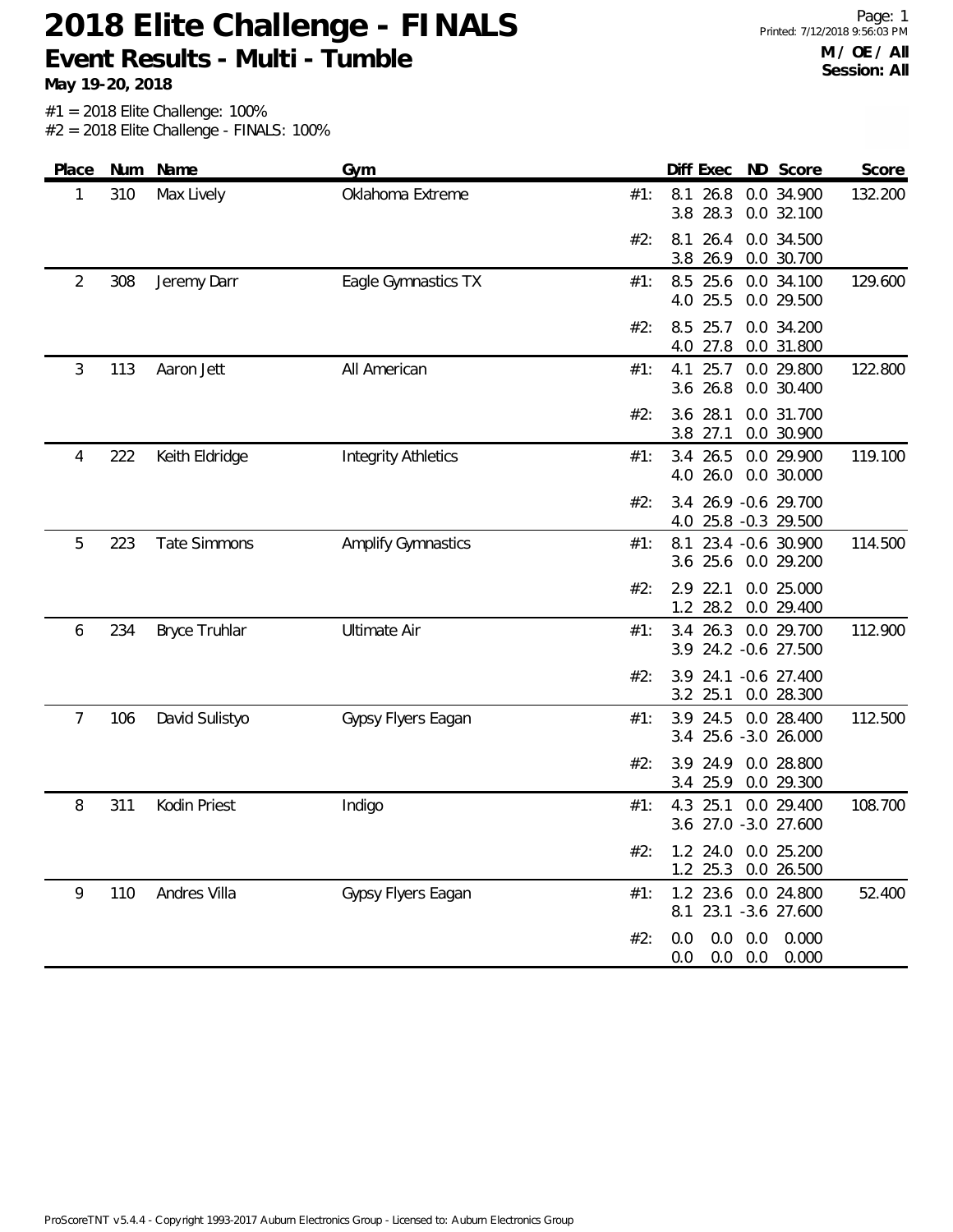**2018 Elite Challenge - FINALS Event Results - Multi - Tumble**

| ND Score                                   | Diff Exec                  |                                                                                                                                                                                           | Gym                      |                     | Num  | Place          |
|--------------------------------------------|----------------------------|-------------------------------------------------------------------------------------------------------------------------------------------------------------------------------------------|--------------------------|---------------------|------|----------------|
| 0.0 33.000<br>0.0 30.700                   | 24.9<br>8.1<br>27.1<br>3.6 | #1:                                                                                                                                                                                       | <b>Premier Athletics</b> | Tia Taylor          | 296  | 1              |
| 0.0 34.500<br>0.0 31.600                   | 26.4<br>8.1<br>28.0<br>3.6 | #2:                                                                                                                                                                                       |                          |                     |      |                |
| 0.0 31.900<br>0.0 31.100                   | 28.3<br>3.6<br>27.3<br>3.8 | #1:                                                                                                                                                                                       | <b>High Altitude</b>     | Ashley McDonald     | 302  | $\overline{2}$ |
| 0.0 32.000<br>0.0 31.800                   | 28.4<br>3.6<br>27.8<br>4.0 | #2:                                                                                                                                                                                       |                          |                     |      |                |
| 0.0 31.600<br>0.0 31.600                   | 28.0<br>3.6<br>4.0 27.6    | #1:                                                                                                                                                                                       | Midwest Training         | Miah Bruns          | 297  | 3              |
| 0.0 31.900<br>0.0 31.600                   | 28.3<br>3.6<br>3.8 27.8    | #2:                                                                                                                                                                                       |                          |                     |      |                |
| 0.0 23.900<br>0.0 33.400                   | 3.2<br>8.9<br>24.5         | #1:                                                                                                                                                                                       | Oklahoma Extreme         | Eve Doudican        | 299  | 4              |
| 0.0 35.300                                 | 26.8<br>8.5                | #2:                                                                                                                                                                                       |                          |                     |      |                |
| 0.0 31.800<br>0.0 30.100                   | 26.0<br>4.1                | #1:                                                                                                                                                                                       | <b>Premier Athletics</b> | Ayanna Albright     | 295  | 5              |
| 0.0 31.500<br>0.0 31.300                   | 27.9<br>3.6                | #2:                                                                                                                                                                                       |                          |                     |      |                |
| 0.0 30.400<br>0.0 31.500                   | 27.0<br>3.4<br>3.8 27.7    | #1:                                                                                                                                                                                       | Oklahoma Extreme         | Megan Moeller       | 303  | 6              |
| 0.0 30.900<br>0.0 31.200                   | 27.5<br>3.4                | #2:                                                                                                                                                                                       |                          |                     |      |                |
| 0.0 29.600                                 | 4.2<br>4.4                 | #1:                                                                                                                                                                                       | Gym Academy Rockford     | Ellie Kirane        | 301  | 7              |
| 0.0 30.000<br>0.0 30.600                   | 26.3<br>3.7<br>4.2 26.4    | #2:                                                                                                                                                                                       |                          |                     |      |                |
| 0.0 32.200<br>0.0 31.100                   | 28.6<br>3.6<br>27.0<br>4.1 | #1:                                                                                                                                                                                       | CIGA                     | Morgan Vermillion   | 307  | 8              |
|                                            |                            |                                                                                                                                                                                           |                          |                     |      |                |
| 0.0 26.000<br>0.0 28.000                   | 22.6<br>3.4<br>3.9 24.1    | #1:                                                                                                                                                                                       | Fire House               | Brittany Scianna    | 305  | 9              |
| 0.0<br>0.0<br>0.000<br>0.0<br>0.0<br>0.000 | 0.0<br>0.0                 | #2:                                                                                                                                                                                       |                          |                     |      |                |
|                                            |                            | #1:                                                                                                                                                                                       | Elite World              | <b>Rilian Smith</b> | 306  | 10             |
| 0.0<br>0.0<br>0.000<br>0.0<br>0.0<br>0.000 | 0.0<br>0.0                 | #2:                                                                                                                                                                                       |                          |                     |      |                |
|                                            |                            | 20.7<br>8.5 25.3 -0.3 33.500<br>3.6 28.2<br>3.4 27.9<br>3.8 27.4<br>25.4<br>25.7 -0.3 29.800<br>3.6 28.2 0.0 31.800<br>1.6 22.8 0.0 24.400<br>3.4 26.9 0.0 30.300<br>2.4 23.9 -3.0 23.300 | #2:                      |                     | Name |                |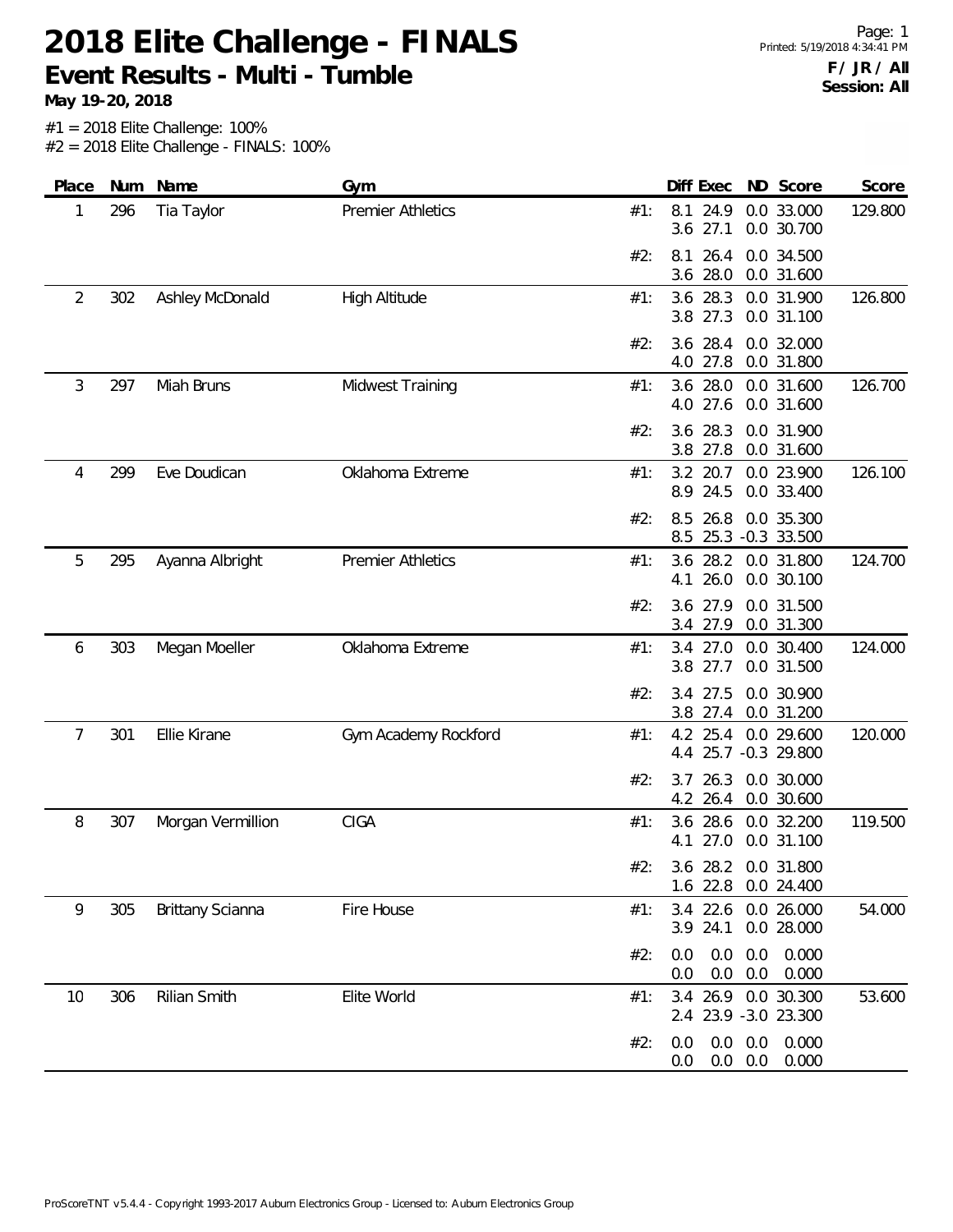**Event Results - Multi - Tumble**

**May 19-20, 2018**

Page: 1 Printed: 5/19/2018 4:07:31 PM **M / JR / All Session: All**

| Place | Num | Name                | Gym                        | Score<br>Diff Exec ND Score                                              |
|-------|-----|---------------------|----------------------------|--------------------------------------------------------------------------|
| 1     | 300 | <b>Grant Forsee</b> | Elite World                | 9.9<br>26.5<br>0.0 36.400<br>148.400<br>#1:<br>26.8<br>9.9<br>0.0 36.700 |
|       |     |                     |                            | 9.9 27.4 -0.6 36.700<br>#2:<br>10.9<br>27.7<br>0.0 38.600                |
| 2     | 199 | Charlie Larson      | Gypsy Flyers - MG          | 9.1<br>26.1<br>0.0 35.200<br>140.100<br>#1:<br>8.7 26.4<br>0.0 35.100    |
|       |     |                     |                            | 26.4<br>0.0 35.500<br>#2:<br>9.1<br>25.6<br>0.0 34.300<br>8.7            |
| 3     | 201 | Haydn Fitzgerald    | <b>SGA Ballard</b>         | 3.4 24.7<br>138.800<br>#1:<br>0.0 28.100<br>10.3 27.1<br>0.0 37.400      |
|       |     |                     |                            | 8.6 27.0<br>#2:<br>0.0 35.600<br>10.3 27.4<br>0.0 37.700                 |
| 4     | 111 | Dominic Dumas       | Flip Shop                  | 134.200<br>8.7 27.2 0.0 35.900<br>#1:<br>8.3 24.5 -0.6 32.200            |
|       |     |                     |                            | #2:<br>8.7 24.3 -0.6 32.400<br>24.8<br>0.0 33.700<br>8.9                 |
| 5     | 202 | Aniket Rahane       | Team Legacy                | 130.800<br>8.2 24.6<br>0.0 32.800<br>#1:<br>8.5 24.6 -0.3 32.800         |
|       |     |                     |                            | 8.2 22.3<br>0.0 30.500<br>#2:<br>8.5 26.2<br>0.0 34.700                  |
| 6     | 298 | Zeke Dayton         | Wasatch                    | 130.500<br>8.5 26.7<br>0.0 35.200<br>#1:<br>8.3 25.8<br>0.0 34.100       |
|       |     |                     |                            | 8.5<br>25.9<br>0.0 34.400<br>#2:<br>3.7<br>23.1<br>0.0 26.800            |
| 7     | 304 | Noah Riley          | <b>FlipCity South</b>      | 129.400<br>25.2<br>0.0 33.300<br>8.1<br>#1:<br>4.3 25.7<br>0.0 30.000    |
|       |     |                     |                            | 0.0 33.000<br>#2:<br>8.5<br>24.5<br>25.0<br>0.0 33.100<br>8.1            |
| 8     | 198 | Raf Bryant          | <b>Integrity Athletics</b> | 27.9<br>0.0 31.100<br>#1:<br>3.2<br>122.100<br>4.8 25.4<br>0.0 30.200    |
|       |     |                     |                            | #2.<br>3.2 28.0 0.0 31.200<br>3.8 25.8 0.0 29.600                        |
| 9     | 200 | Dylan McGuire       | Trevinos                   | 3.4 25.7 0.0 29.100<br>#1:<br>59.300<br>4.7 25.5 0.0 30.200              |
|       |     |                     |                            | $0.0$ $0.0$ $0.000$<br>#2:<br>0.0<br>$0.0$ $0.0$ $0.000$<br>0.0          |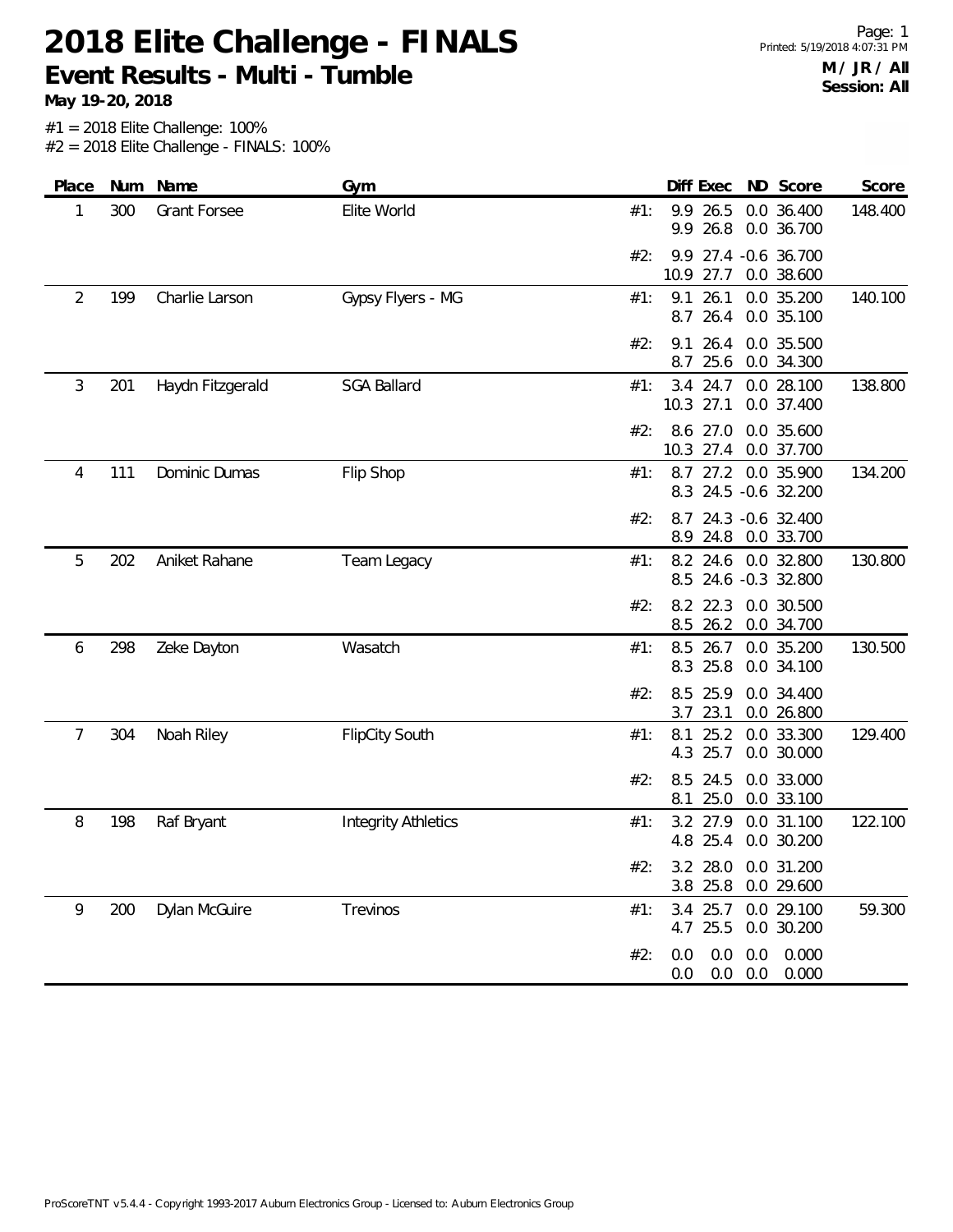**Event Results - Multi - Tumble**

**May 19-20, 2018**

| Place          |     | Num Name         | Gym                   | Diff Exec<br>ND Score<br>Score                                           |
|----------------|-----|------------------|-----------------------|--------------------------------------------------------------------------|
| 1              | 318 | Eliza Floisand   | Wasatch               | 0.0 35.000<br>8.5 26.5<br>133.100<br>#1:<br>4.3 26.5<br>0.0 30.800       |
|                |     |                  |                       | 0.0 35.600<br>8.5<br>27.1<br>#2:<br>4.0<br>27.7<br>0.0 31.700            |
| $\overline{2}$ | 321 | Angel Rice       | <b>FlipCity South</b> | 129.300<br>#1:<br>8.5<br>25.7<br>0.0 34.200<br>25.8<br>0.0 30.100<br>4.3 |
|                |     |                  |                       | 26.3<br>0.0 34.800<br>#2:<br>8.5<br>25.9<br>0.0 30.200<br>4.3            |
| 3              | 314 | Hope Bravo       | Eagle Gymnastics TX   | 28.3<br>0.0 31.900<br>3.6<br>127.700<br>#1:<br>4.7 27.9<br>0.0 32.600    |
|                |     |                  |                       | 0.0 32.700<br>3.6<br>29.1<br>#2:<br>26.0<br>0.0 30.500<br>4.5            |
| 4              | 325 | Daniela Zavala   | Gym Academy Rockford  | 4.2 26.5<br>125.100<br>0.0 30.700<br>#1:<br>4.4 26.0<br>0.0 30.400       |
|                |     |                  |                       | 8.1 24.5<br>0.0 32.600<br>#2:<br>27.9<br>0.0 31.400<br>3.5               |
| 5T             | 236 | Kiley Lockett    | World Elite           | 28.1<br>0.0 31.700<br>123.400<br>#1:<br>3.6<br>4.5 26.7<br>0.0 31.200    |
|                |     |                  |                       | #2:<br>27.7 -0.6 30.500<br>3.4<br>25.8 -0.3 30.000<br>4.5                |
| 6T             | 323 | Gretchen Schultz | Elmwood               | 27.5<br>0.0 30.900<br>123.400<br>#1:<br>3.4<br>4.5 25.6<br>0.0 30.100    |
|                |     |                  |                       | 3.4 27.4<br>0.0 30.800<br>#2:<br>27.8<br>0.0 31.600<br>3.8               |
| 7              | 317 | Caitlyn Crawford | Capital Gymnastics    | 3.6 28.0<br>0.0 31.600<br>123.300<br>#1:<br>26.5<br>4.3<br>0.0 30.800    |
|                |     |                  |                       | #2:<br>3.6<br>27.8<br>0.0 31.400<br>4.3 25.2<br>0.0 29.500               |
| 8              | 324 | Rachel Thevenot  | Elmwood               | 122.000<br>26.0 - 3.6 26.300<br>3.9<br>#1:<br>4.5<br>26.9<br>0.0 31.400  |
|                |     |                  |                       | 0.0 32.700<br>#2:<br>29.1<br>3.6<br>3.8 27.8<br>0.0 31.600               |